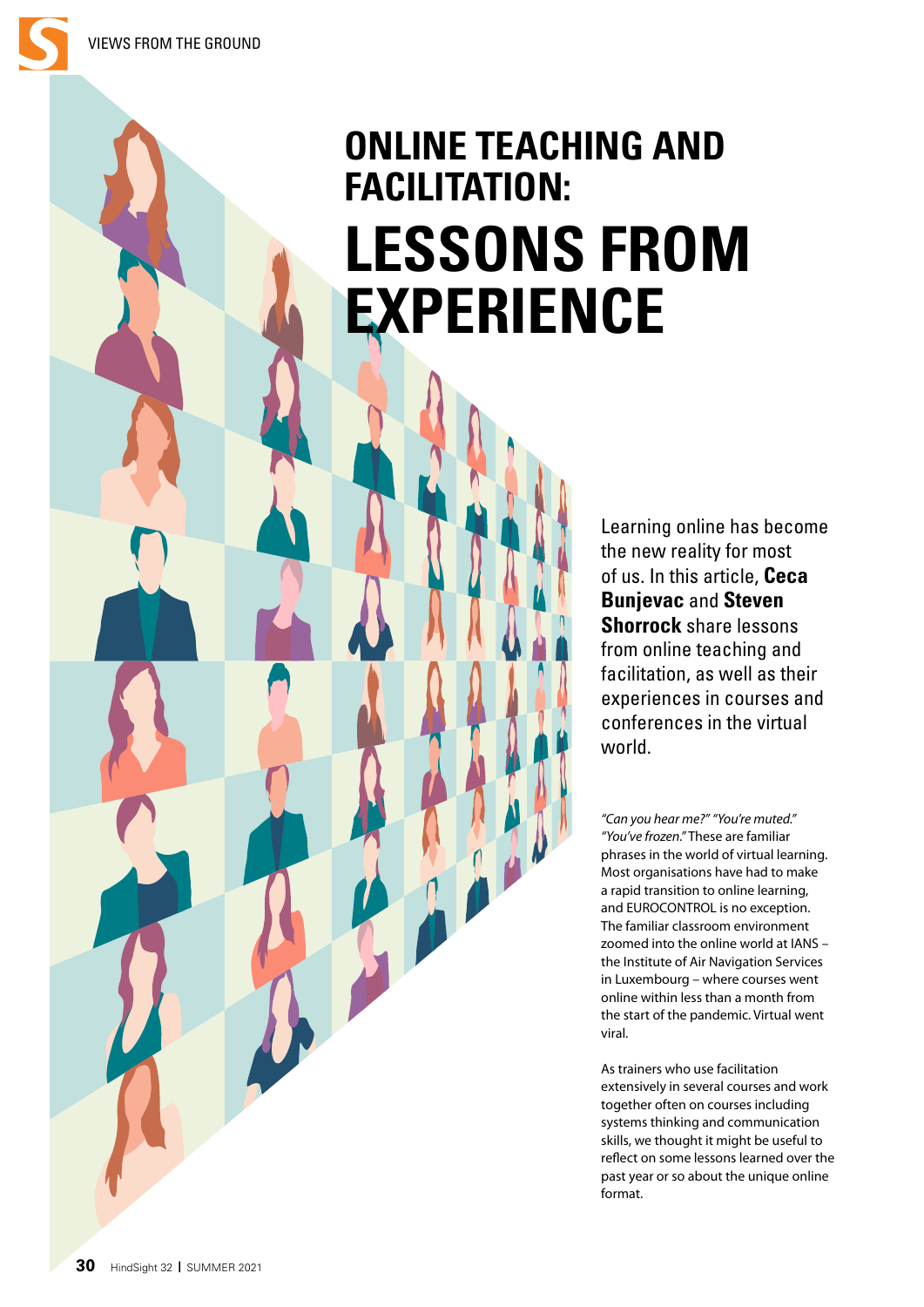## **Preparing for the Course**

**Work with a co-facilitator.** This is an important lesson. A co-facilitator is your co-pilot or planner controller. They provide a back-up in case or problems, but also perform vital functions such as checking the chat, adding mentioned links to websites, making notes, spotting when someone wants to talk, noting the timing of breaks, and answering administrative and technical queries. Ideally, a co-facilitator will have complementary skills and traits. One of you might be the 'planner' type while the other is more 'tactical'. One might be a big picture thinker while the other is down in the details. But most important is to work with someone with whom you have a rapport and a good working dynamic. After a few sessions, the right dynamic means you'll be able to anticipate each other, quite like in the Ops room.

**Train in facilitation skills.** Instruction and facilitation require quite different skills. Much of the success of online facilitation will depend on facilitation skills learned and practised beforehand. We teach facilitation skills to controllers. engineers and safety specialists in an online format, and notice a common set of facilitation skills and practices, plus specific ones for in-person and online environments.

## "A co-facilitator is your co-pilot or planner controller"

**Manage your energy.** One of the biggest predictors of how we feel about online teaching is our energy level. Without sufficient reserves, and strategies to manage energy, a threehour session can feel like a full day at work…or more. Too much time in online learning can result in frustration, stress, and fatigue. Ensuring gaps between sessions is vital. For instance, two afternoons or an afternoon followed by a morning will usually be better than a full day. We have transformed threeday courses into three afternoons, plus some self-study elements (including online videos) for instance.

"One of the biggest predictors of how we feel about online teaching is our energy level"

#### **Prepare interactive activities.** This sounds obvious, but interactive aspects of virtual courses and events need even more preparation. Without the ability to explain in person, groups in breakout rooms need a very clear idea of what is intended.

#### **Prepare for technical problems.**

Online platforms have a habit of updating or misbehaving at the wrong moment, for the organiser or participants. Logging in 15 minutes early to check that the platform is working, for you and other participants, will reduce stress. Having some selfstudy materials to hand, along with the email addresses of all participants, can also be a good idea in case of technical problems.

**Be mindful of timing.** With home working, we are having to mix responsibilities (such as homeschooling, different school trip arrangements, caring responsibilities). We have found it helpful to try to be mindful of this, and of whether people are joining from other time zones. While a European morning session may work well for those in Europe and those further east, a European afternoon session will obviously work better when there are participants in Europe and the Americas.

## **During the Session**

**Introduce yourselves…in the right way.** Where participants don't know each other, short introductions are vital to have an idea of each other's work and context. Where there are more than 12 or so participants, video introductions can take up too much time and lose engagement. The chat function can be useful in this case so that people introduce themselves 10-15 minutes or so before the session starts during a short 'welcome period'.

#### **Make careful use of the camera.**

Staring at many faces for long periods is fatiguing. This is unnatural in faceto-face environments where we look at one person at a time and also have more information about body language and context. It can be helpful to turn cameras off during some periods where engagement is not expected, then turn them back on for interactive parts of the session.

**Make it interactive.** We notice a difference in feedback for more interactive sessions. This can include whole group discussion, breakout rooms work on case studies, analysing video scenarios, questions to be answered in chat, and quizzes.

**Manage fatigue.** Most of us are used to so-called 'Zoom fatigue'. Several things contribute to this. In our experience, about 80 minutes is a maximum for a session before a break, and much of this time is interactive. Non-interactive presentations and instruction should not normally exceed 20-25 minutes. The total session should not usually exceed three hours (including breaks).

**Lighten up.** Paying some attention to lighting makes remote learning and teaching better for everyone. A lamp or natural light on the face makes it easier to see expressions. Try to avoid windows or harsh lights behind you.

**Headsets.** Operational staff are, of course, used to headsets. Similarly, in online learning environments, a headset makes a big difference to sound quality for everyone, in terms of clarity of transmission, ambient noises and echoes.

**Beware the bullets.** A common mistake in presentation slide design is too much text. This is even worse when people have to read one thing and listen to the presenter say something slightly different. Text can be used but often can be presented in more interesting ways, and in fewer words. Pictures, photos and diagrams will usually be better remembered (keep longer text for the notes section of the slides).

 $\blacktriangleright\blacktriangleright$